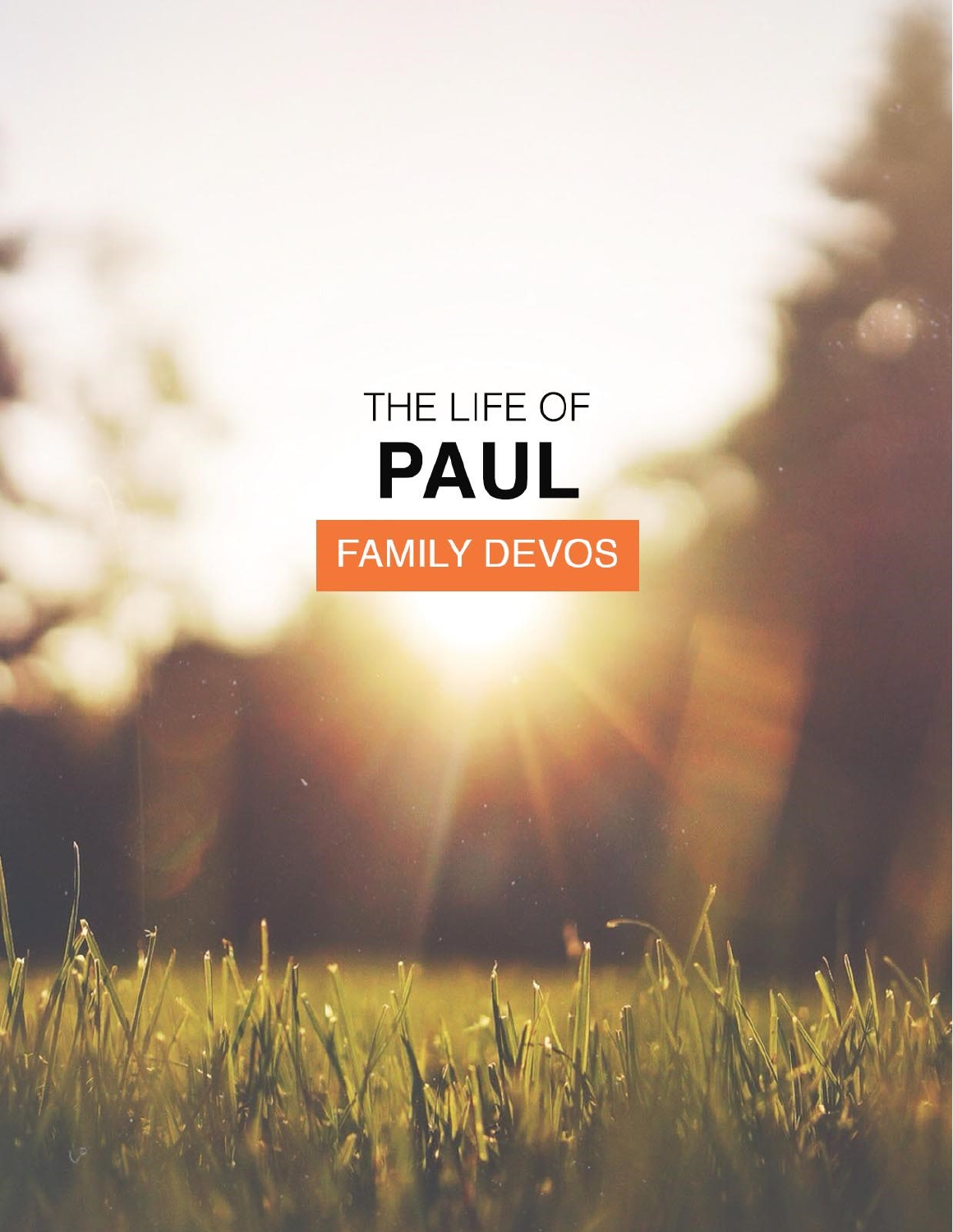### **Shipwrecked**

#### **Scripture:** Acts 27:39-28:10

#### **Memory Verse:** Proverbs 16:9

"A man's heart plans his ways, But the LORD directs his steps."

#### **For My Family:**

After two weeks of being lost at sea and tossed around by a violent storm, the ship Paul was traveling on was finally in sight of land, but as they made for the shore, their ship got stuck on a sandbar. The waves were so big and powerful they began to beat the ship to pieces like a battering ram and everyone had to abandon ship. Those who couldn't swim used broken boards to keep themselves afloat as they made their way to shore. As always, God's promise proved to be true (they always will). All 276 passengers had survived. God had also promised Paul that he would go to Rome, but that didn't keep the enemy from trying to stop him. Paul went from one danger to another. The journey was far from easygoing. But even though dangers come, God's will is always the safest place for us to be.

Paul had escaped the storm at sea, but as he was gathering sticks to add to the fire a poisonous snake jumped out and bit his hand! The natives on the island immediately came to the conclusion that Paul must be a criminal and was getting what he deserved, but when he didn't die, they changed their minds and decided that he must surely be a god. This reminds us of the crowd at Lystra back in Acts 14 who also declared Paul and Barnabas to be gods. We can imagine how Paul reacted. He didn't accept those claims. Instead, he pointed them to the true and living God.

God's purposes for the storm soon became clear. While Paul was staying at Publius' house, he prayed for and healed his father, who had been very sick. Word quickly spread across the island and everyone who was sick came and was healed! If they thought Paul was a god after shaking off the snake, they must have really believed he was after he began to heal the sick, but we have read enough about Paul to know how he would react to this.

No doubt as people were healed, Paul told them about Jesus, the Son of the only true God who had also healed many people during His earthly ministry. It was this God who was responsible for healing them now! Surely Paul told them that it was God who had brought him to Malta so they could learn that God wanted to heal more than their physical bodies. He wanted them to know their sins could be washed away through Jesus' death and resurrection! I'm sure we will meet many of those natives in heaven one day. They can fill in the missing details for us when we see them, but for now, be sure to keep your eyes open when things don't go as planned. Don't complain. Pray! God wants to use the things we would call inconveniences for His glory and purposes.